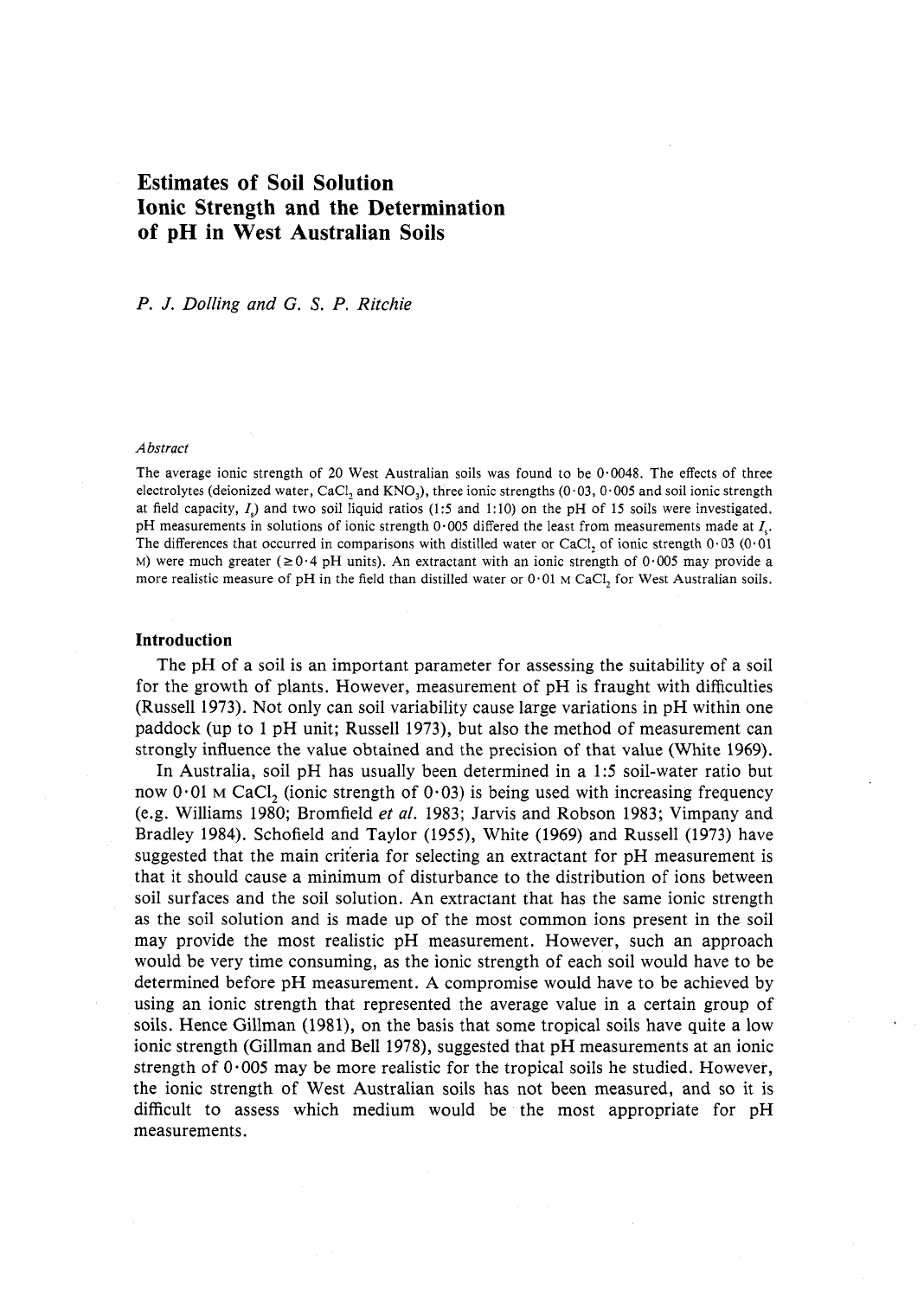Consequently, the aim of this work was to estimate the ionic strength of West Australian soil solutions from both cultivated and uncultivated soils by using the relationship between  $I_s$  and electrical conductivity (Richards 1954; Griffin and measured in commonly used media and at the average ionic strength determined each individual soil. Jurinak 1973; Gillman and Bell 1978). Subsequently, the pH of several soils, above, were compared with the pH measured at the estimated ionic strength for

### **Materials and Methods**

#### *Soils*

 Surface samples from 20 soils were collected from the agricultural regions of Western Australia. Some of their properties are given in Table I. Soils 1-10 are from virgin sites, whereas soils 11-20 are cultivated (mainly wheat-legume rotation). Samples of a lateritic podzolic soil (Table I, soils 8 and 16-20) with similar histories of agricultural management, but which had been used for crop production for different lengths of time, were collected for ionic strength comparisons only. All the soils were air-dried and sieved through a 2 mm mesh sieve before use.

#### *Ionic Strength Measurements*

 The ionic strength of each soil was estimated by measuring the electrical conductivity of a 1:5 soil- water suspension. Triplicate samples were shaken for 16 h, centrifuged and filtered before measuring the conductivity. The formula of Gillman and Bell (1978) was used to estimate the ionic strength of the soil solution at field capacity *(I<sub>s</sub>*):

$$
I_s = 0.0446C - 0.000173, \tag{1}
$$

where C is the electrical conductivity in mS cm<sup>-1</sup>. The assumption that it was valid to use this equation for West Australian soils was tested by comparing the values for *Is* estimated by using C of a 1:5 soilwater mixture and  $C$  of the soil solution at field capacity for four soils considered representative of those used in the study. C at field capacity was measured by using the method of Gillman and Bell (1978) except that for each soil type, six centrifuge tubes (of 40 g soil capacity) were centrifuged at 3000 rpm for 10 min after 8-9 days' incubation with deionized water. For soils I, 4, 5 and 6 the predicted values were 85, 113, 98 and 89% of the measured values, respectively.

#### *pH Measurements*

The effects of deionized water, CaCl<sub>2</sub> (at ionic strengths of  $0.03$ ,  $0.005$  and  $I_s$ ) and KNO<sub>3</sub> (at ionic investigated. The only exception was for soils 3-6; the pHs were not measured in  $KNO<sub>3</sub>$  ( $I = I<sub>s</sub>$ ) at a soil:liquid ratio of 1: 10. This resulted in 56 different comparisons for studying the effect of soil:liquid ratio. Soils 11-15 were included to provide extra data for cultivated soils after an initial study into the effects of soil:liquid ratio and electrolyte type. Consequently, pHs of soils 11-15 were only determined strengths of  $0.005$  and *I*) at two soil:liquid ratios (1:5 and 1:10) on the pH of soils 1-10 were in CaCl<sub>2</sub> (at  $I = I_s$ , 0.005 and 0.03) and water at a soil:liquid ratio of 1:5.

The electrolyte cations, soil: liquid ratios and  $0.03$  ionic strength were selected because of their common usage as media for pH measurements (White 1969). The ionic strength of the soil was chosen because it was thought to cause the least disturbance of the distribution of ions in the soil. An ionic strength of 0·005 was selected on the basis of the average ionic strength determined in the other part of this work. Triplicate samples of each soil were shaken for 16 h with each treatment and then centrifuged and filtered to produce a clear supernatant liquid. pH measurements were made with a Radiometer PHM64 Research pH meter, using a combination electrode immersed in the supernatant solution. pH readings were taken after the rate of change of  $pH < 0.015$  per 90 s interval.

### **Results**

# *Ionic Strength of the Soil Solution*

Of the 20 soils 14 had an estimated ionic strength  $\langle 0.0053,$  reflecting the generally low fertility and buffer capacity of West Australian soils (Table 1).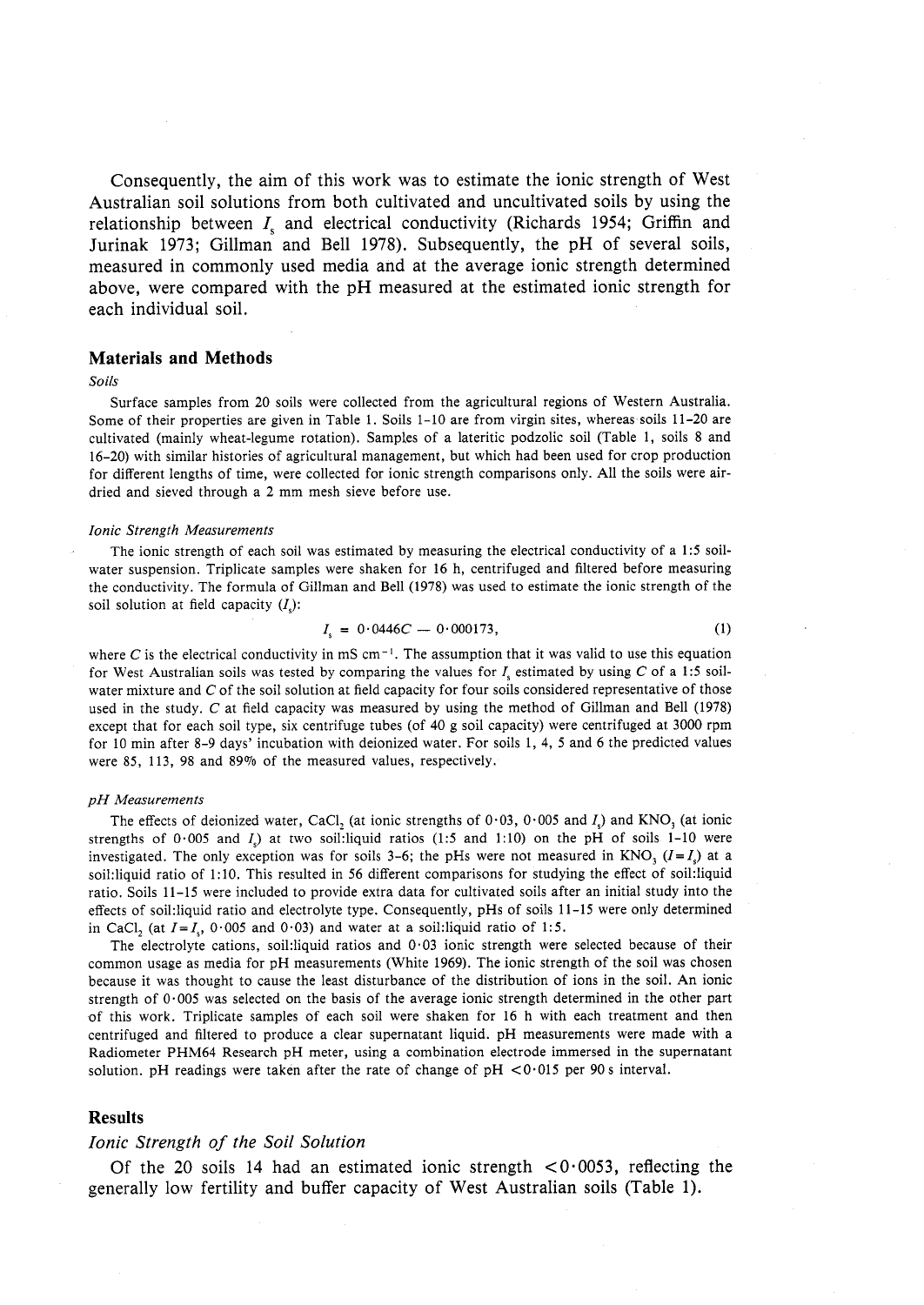|     |                    |                           |                |               |                 |                 | pH <sup>B</sup>               |                     |             |            |
|-----|--------------------|---------------------------|----------------|---------------|-----------------|-----------------|-------------------------------|---------------------|-------------|------------|
|     |                    |                           | Northcote      | Organic       | CEC             |                 | <b>Distilled</b>              |                     | CaCl,       |            |
| No. | Soil <sup>A</sup>  | Great Soil Group          | classification | matter $(\%)$ | $(C g^{-1})$    | $10^3 \times I$ | water                         | $I_{\rm s}^{\rm c}$ | $I_{0.005}$ | $I_{0.03}$ |
| 1   | Lancelin           | siliceous sand            | Uc 5.1         | 1.3           | 8.0             | $2.0 + 0.3$     | 5.83                          | $5 - 8$             | 5.30        | 5.11       |
| 2   | Warranine          | non-calcic brown          | Dr 2.11        | 5.95          | $31-0$          | $3.7 + 0.2$     | 7.34                          | 6.46                | 6.34        | 6.06       |
| 3   | Kojonup            | gleyed podzolic           | Dy 5.81        | $2 - 14$      | 6.0             | $1.2 \pm 0.1$   | 5.80                          | 5.48                | 5.13        | 4.84       |
| 4   | <b>Balkuling</b>   | lateritic podzolic        | Dy $5.51$      | 4.92          | $11-2$          | $2.3 \pm 0.1$   | 6.12                          | 5.53                | 5.48        | 5.15       |
| 5   | <b>Malebelling</b> | yellow podzolic           | Gn 2.44        | $3 - 04$      | 8.0             | $5.3 + 0.2$     | $5 - 73$                      | 5.43                | $5 - 28$    | 4.97       |
| 6   | Yalanbee           | lateritic podzolic        | $KS-Uc$ 4.21   | 2.46          | 6.0             | $1.0 + 0.1$     | 5.97                          | 5.84                | 5.17        | $4 - 85$   |
| 7   | Merredin (subsoil) | yellow earth              | Gn 2.24        | 0.09          | $1-2$           | $2.4 + 0.3$     | 4.51                          | 4.35                | 4.19        | $4 - 07$   |
| 8   | Gairdner River     | lateritic podzolic        | Dy 5.51        | $1 - 85$      | $\qquad \qquad$ | $3.5 + 0.2$     | 5.16                          | 4.88                | 4.76        | 4.50       |
| 9   | Merredin           | yellow earth              | Gn 2.24        | $1 - 49$      | 3.0             | $14.9 + 0.2$    | $6-22$                        | $5 - 60$            | $5 - 88$    | 5.48       |
| 10  | Badgingarra        | earthy sand               | Uc $5-2$       | 0.83          | 3.2             | $1.5 \pm 0.1$   | $6 - 00$                      | $5 - 31$            | 5.04        | 4.67       |
| 11  | York               | non-calcic brown          | Dr 2.22        | 4.33          | $21 - 9$        | $7.6 \pm 0.1$   | 5.94                          | 5.54                | 5.64        | $5-40$     |
| 12  | Waroona A          | alluvial                  | Gn3.42         | 5.62          | $10-0$          | $6.6 + 0.02$    | 4.96                          | 4.55                | $4 - 60$    | 4.26       |
| 13  | Roleystone         | yellow podzolic           | Dy 4.61        | 8.01          | 7.0             | $2.3 \pm 0.05$  | 5.60                          | 5.14                | 5.02        | 4.66       |
| 14  | Waroona B          | gleyed lateritic podzolic | Dy 5.81        | $2 - 15$      | 2.0             | $1.7 + 0.006$   | 4.99                          | 4.38                | 4.30        | 4.07       |
| 15  | <b>Beverley</b>    | red earth                 | Gn 2.14        | $1 - 46$      | 10.0            | $3.2 + 0.006$   | 6.65                          | 5.97                | 5.89        | 5.53       |
| 16  | GR <sub>3p</sub>   | lateritic podzolic        | Dy 5.51        | 1.66          | —               | $3.9 + 0.82$    |                               |                     | ---         | ---        |
| 17  | GR 8               | lateritic podzolic        | Dy $5.51$      | 2.20          | --              | $4.8 + 0.12$    | $\overbrace{\phantom{aaaaa}}$ |                     | –           |            |
| 18  | <b>GR 11</b>       | lateritic podzolic        | Dy 5.51        | $2 - 38$      | -               | $8.3 + 0.34$    | —                             |                     | -           |            |
| 19  | <b>GR 15</b>       | lateritic podzolic        | Dy 5.51        | 3.46          | -               | $9.6 + 0.18$    | $\overline{\phantom{0}}$      |                     |             |            |
| 20  | GR 25              | lateritic podzolic        | Dy $5.51$      | $3 - 34$      | --              | $9.1 + 0.44$    | ----                          |                     |             |            |

Table 1. Soil properties

<sup>A</sup> Soils 11-20 are cultivated soils. All soils sampled from 0-10 cm depth except No. 7 (30-60 cm depth).

<sup>B</sup>1:5 soil liquid ratio.

 $C I_s$  estimated from equation 1.

<sup>D</sup>Number refers to years of cultivation.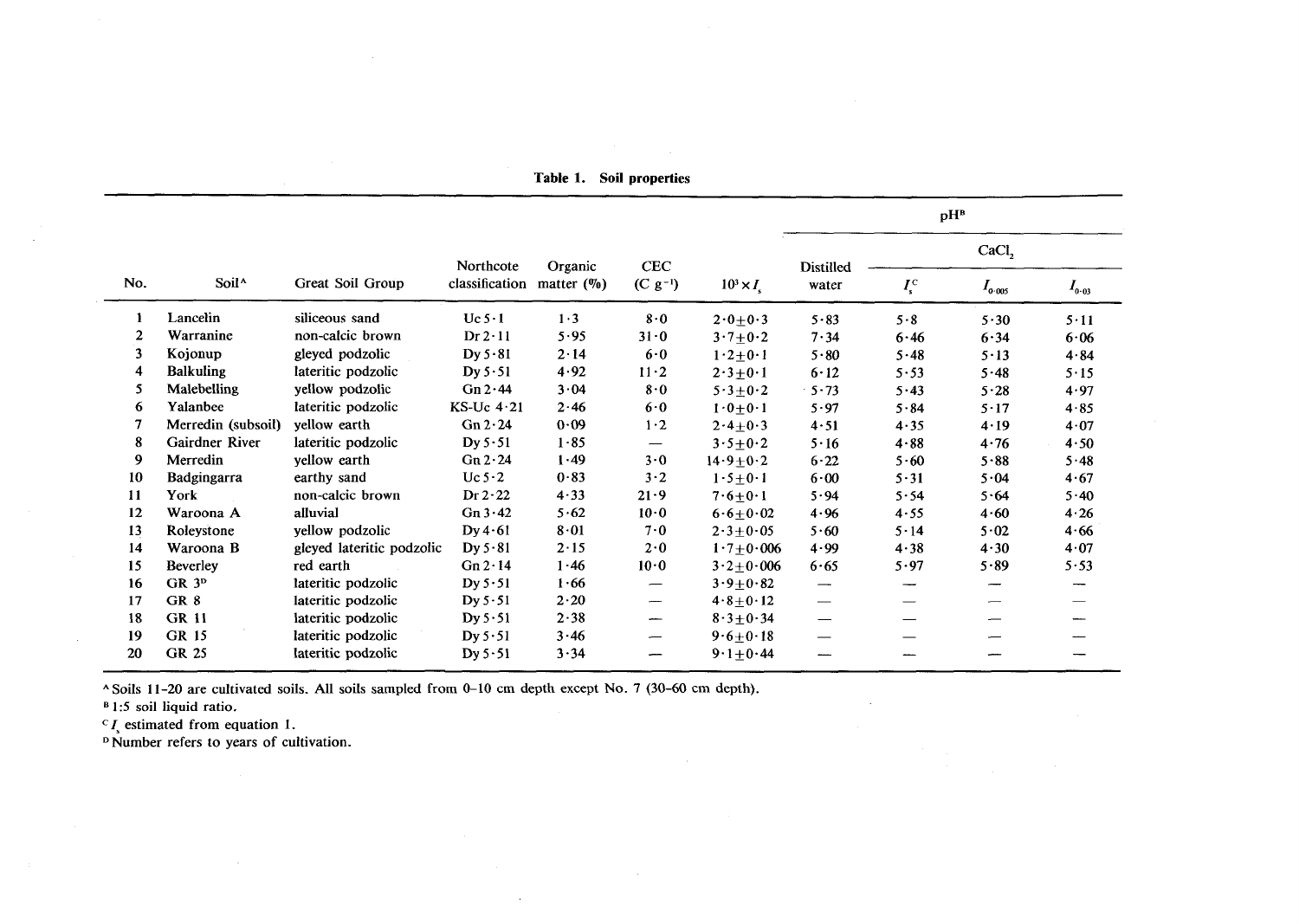The average estimated  $I_s$  for all the soils was  $0.0048$ , similar to the value found by Gillman and Bell (1978) for North Queensland soils. For the 10 cultivated soils, the average estimated  $I<sub>s</sub>$  was 0·0057, whereas the average for the virgin soils was  $0.0038$ . Even though there was an increase in the ionic strength of the soil solution with years of cultivation (Table 1, soils 8, 16-20), it is not a marked effect and appears to reach a maximum after about 15 years.

### *pH Measurements*

Examples of the variation of pH measured in deionized water and  $CaCl<sub>2</sub>$ solutions are given in Table 1.

| Extractant                     | Soil-<br>liquid<br>ratio | $\triangle$ pH <sup>A,D</sup> | $\triangle\, \rm{pH}_{\rm{ca}}^{\ \ B,D}$ | $\triangle$ pH <sub>k</sub> <sup>C,D</sup> |
|--------------------------------|--------------------------|-------------------------------|-------------------------------------------|--------------------------------------------|
| Distilled water                | 1:5<br>1:10              | $0.15 \pm 0.10(5)$            | $0.44 + 0.24(1)^E$<br>$0.48 \pm 0.20(1)$  | $0.30 \pm 0.23(1)$<br>$0.41 \pm 0.19(0)$   |
| $I_{0.005}$ CaCl <sub>2</sub>  | 1:5<br>1:10              | $0.06 \pm 0.07(7)$            | $0.20 \pm 0.18(1)^E$<br>$0.21 + 0.62(2)$  |                                            |
| $I_{0.005}$ KNO <sub>3</sub>   | 1:5<br>1:10              | $0.12 \pm 0.07(3)$            |                                           | $0.26 \pm 0.19(0)$<br>$0.13 \pm 0.10(0)$   |
| $I_{0.03}$ CaCl <sub>2</sub>   | 1:5<br>1:10              | $0.09 + 0.08(4)$              | $0.46 \pm 0.22(0)^E$<br>$0.39 + 0.17(0)$  | $0.65 + 0.19(0)$<br>$0.52 \pm 0.25(0)$     |
| $I_s$ CaCl <sub>2</sub>        | 1:5<br>1:10              | $0.10 \pm 0.11(5)$            |                                           | $0.15 \pm 0.11(3)$<br>$0.13 \pm 0.12(3)$   |
| $I_{\rm s}$ KNO <sub>3</sub> . | 1:5<br>1:10              | $0.09 \pm 0.05(1)$            | $0.15 \pm 0.11(3)$<br>$0.13 + 0.12(3)$    |                                            |

 Table 2. The mean difference in **pH** measured by different soil treatments

 $A \triangle pH$ : the difference in pH between the 1:10 and 1:5 soil liquid ratios for each solution,

 $B \triangle pH_{\text{on}}$ : the difference in pH between measurements in CaCl<sub>2</sub> at  $I = I_s$  and other treatments,

 $\text{C} \triangle pH_k$ : Same as B except KNO<sub>3</sub> is the solution.

in brackets refer to the number of soils for which  $\triangle pH$  is not significant at  $D$ All  $\triangle$ pH values are the mean for soils 1-10 $\pm$ standard deviation. Figures  $P < 0.05$ .

 $E$ As for D except the  $\triangle pH$  values are the mean of soils 1-15.

### *Effect oj Soil:Liquid Ratio*

 For all the treatments used (except distilled water) the difference in pH determined from the two soil:liquid ratios was  $\leq 0.12$  pH units (Table 2). The differences were not statistically significant ( $P < 0.05$ ) for 24 of the 56 possible comparisons. It would appear that changes in the soil: liquid ratio of  $\leq 50\%$  do not have a large effect on pH measurements.

# *Effect oj Extractant Type and Ionic Strength*

ionic strength as the soil  $(I_s)$  will be compared with the other treatments. For the purposes of this investigation, the pH measured in media with the same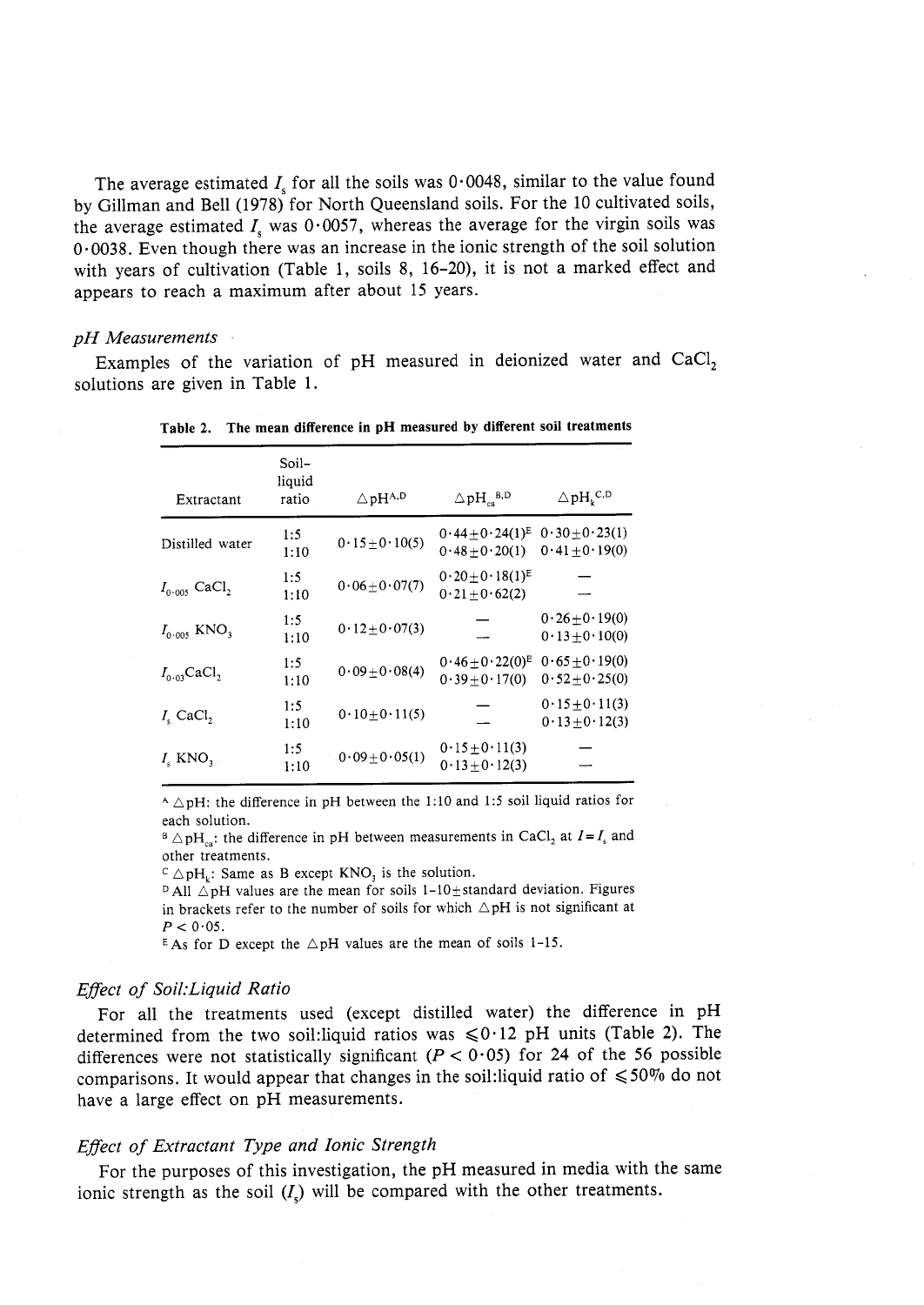due to type of electrolyte were not a major factor. The smallest difference in pH was observed between the CaCl<sub>2</sub> and  $KNO_3$  media both at  $I = I_s$  (Table 2), indicating that at constant ionic strength, changes in pH

 in the order (Table 2): The average pH difference between CaCl<sub>2</sub> at  $I = I_s$  and other measurements was

 $0.03 \text{ CaCl}_2 > \text{water} > 0.005 \text{ CaCl}_2 > I_s, \text{KNO}_3$ 

The same trend was observed for the pH difference between  $KNO_3$  at  $I = I_s$  and other treatments (Table 2). As anticipated from the results of previous work (reviewed by White 1969), the variation in the ionic strength of the media appears to be the major contributor to pH differences measured by the different treatments.

### **Discussion and Conclusions**

 measurements made in solutions of ionic strength equal to that of the soil. Even though the pH values at  $I_s$  and  $I = 0.005$  were significantly different, the difference was less than that which occurs from soil variability. On the other hand, the pH measurements in solutions of  $I = 0.005$  differed the least from differences that occurred in comparisons with distilled water or  $0.01$  M CaCl, were much greater ( $\leq 0.4$  pH units).

 measurement in Australia and the criteria for its choice is that it causes the least disturbance of the distribution of ions in the soil, then it would appear that  $0.01$  M measurement in West Australian soils. An extractant of  $I = 0.005$  may provide a agricultural soils in Western Australia.  $\text{CaCl}_{2}$  would probably be the most suitable electrolyte because of the dominance of Ca in most agricultural soils. If changes are to be made in the most commonly used method for pH CaCl, shows no distinct improvement over distilled water as a medium for pH more realistic compromise. This is similar to Gillman's (1981) findings, even though the soils he studied (acrohumoxs, an eutrostox and a haplustox) are not common

### **Acknowledgments**

 We would like to thank Mrs T. Anning for technical assistance and Mr W. L. Crabtree for providing the Gairdner River soils samples.

### **References**

 Bromfield, S. M., Cumming, R. W. M., David, D. J., and Williams, C. H. (1983). Changes in soil pH, manganese and aluminium under subterranean clover pasture. *Aust* J. *Exp. Agric. Anim. Husb. 23,*  181-91.

Gillman, G. P. (1981). Analytical methods. *Varisol* No.1, 7-8.

- Gillman, G. P. and Bell, L. C. (1978). Solution studies on weathered soils from tropical north Queensland. *Aust* J. *Soil Res.* 16, 67-77.
- Griffin, R. A., and Jurinak, J. J. (1973). Estimation of activity coefficients from the electrical conductivity of natural aquatic systems and soil extracts. *Soil Sci.* 116, 26-30.
- Jarvis, S. C., and Robson, A. D. (1983). The effect of nitrogen nutrition of plants on the development of acidity in West Australian soils. I. Effects with subterranean clover grown under leaching conditions. *Aust.* J. *Agric. Res.* 34, 341-53.
- Richards, L. A. (1954). 'Diagnosis and Improvement of Saline and Alkali Soils.' Agric. Handb. No. 60. (U.S. Dep. Agric.: Washington.)

Russell, E. W. (1973). 'Soil Conditions and Plant Growth.' (Longman:London.)

 Schofield, R. K., and Taylor, A. W. (1955). The measurement of soil pH. *Proc. Soil Sci. Soc. Am. 19,*  164-7.